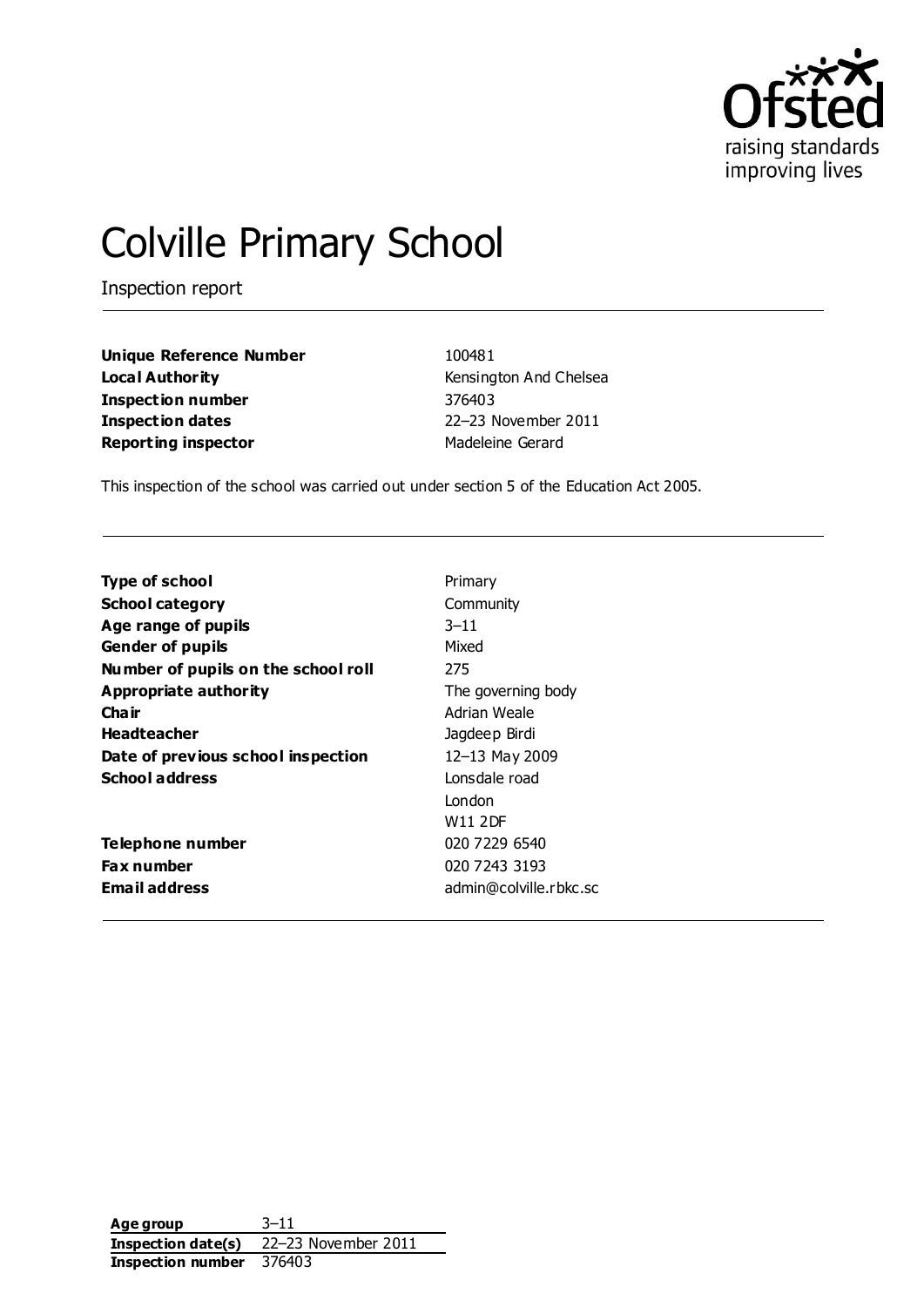The Office for Standards in Education, Children's Services and Skills (Ofsted) regulates and inspects to achieve excellence in the care of children and young people, and in education and skills for learners of all ages. It regulates and inspects childcare and children's social care, and inspects the Children and Family Court Advisory Support Service (Cafcass), schools, colleges, initial teacher training, work-based learning and skills training, adult and community learning, and education and training in prisons and other secure establishments. It assesses council children's services, and inspects services for looked after children, safeguarding and child protection.

Further copies of this report are obtainable from the school. Under the Education Act 2005, the school must provide a copy of this report free of charge to certain categories of people. A charge not exceeding the full cost of reproduction may be made for any other copies supplied.

If you would like a copy of this document in a different format, such as large print or Braille, please telephone 0300 123 4234, or email enquiries@ofsted.gov.uk.

You may copy all or parts of this document for non-commercial educational purposes, as long as you give details of the source and date of publication and do not alter the information in any way.

To receive regular email alerts about new publications, including survey reports and school inspection reports, please visit our website and go to 'Subscribe'.

Piccadilly Gate Store St **Manchester** M1 2WD

T: 0300 123 4234 Textphone: 0161 618 8524 E: enquiries@ofsted.gov.uk W: www.ofsted.gov.uk

**Ofsted** 

© Crown copyright 2011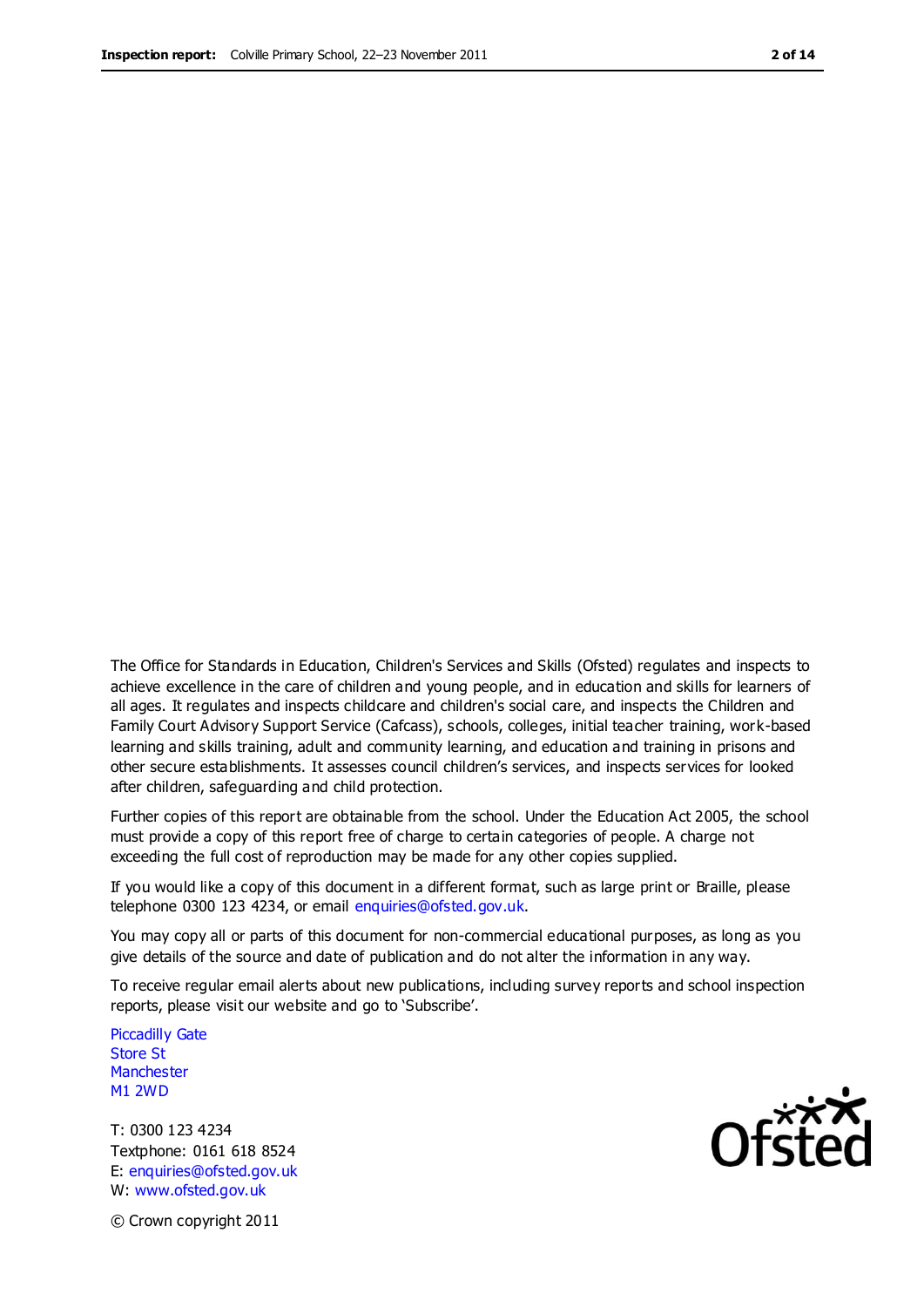# **Introduction**

This inspection was carried out by three additional inspectors. The inspectors observed teaching and learning in 20 lessons or parts of lessons taught by 14 teachers, and held meetings with groups of pupils, staff and members of the governing body. They observed the school's work and looked at work in pupils' books, tracking data showing pupils' attainment and progress, the school's development plans, and policies and records for safeguarding pupils. They considered responses to questionnaires received from 96 parents and carers, 129 pupils in Years 3 to 6, and 19 staff.

The inspection team reviewed many aspects of the school's work. It looked in detail at a number of key areas.

- **EXTERN** Are rates of learning and progress consistently rapid in all classes and for all groups of pupils?
- How consistently does teachers' planning use assessment information to ensure all groups of pupils are suitably challenged in their work?
- How accurately does the school monitor the quality of its work and ensure consistency of provision through the school?

# **Information about the school**

This is a slightly larger-than-average primary school with Early Years Foundation Stage provision for children in two Reception classes and for 52 children in the Nursery. Children in the Nursery attend both morning and afternoon sessions. Most children are from minority ethnic heritages. The majority of pupils speak English as an additional language. Thirty-one per cent of pupils are at an early stage of learning English. The proportion of pupils with special educational needs and/or disabilities is below average. Most of these pupils have speech, language and communication needs. The proportion of pupils known to be eligible for free school meals is above average. A greater-than-average number of pupils join or leave the school part way through their primary education. The school operates a breakfast club. There have been a number of staff changes over recent years. The headteacher joined the school in January 2011. The school has achieved Healthy Schools status. The Play Centre after-school provision, which shares the school site, was not part of this inspection as it is not managed by the school.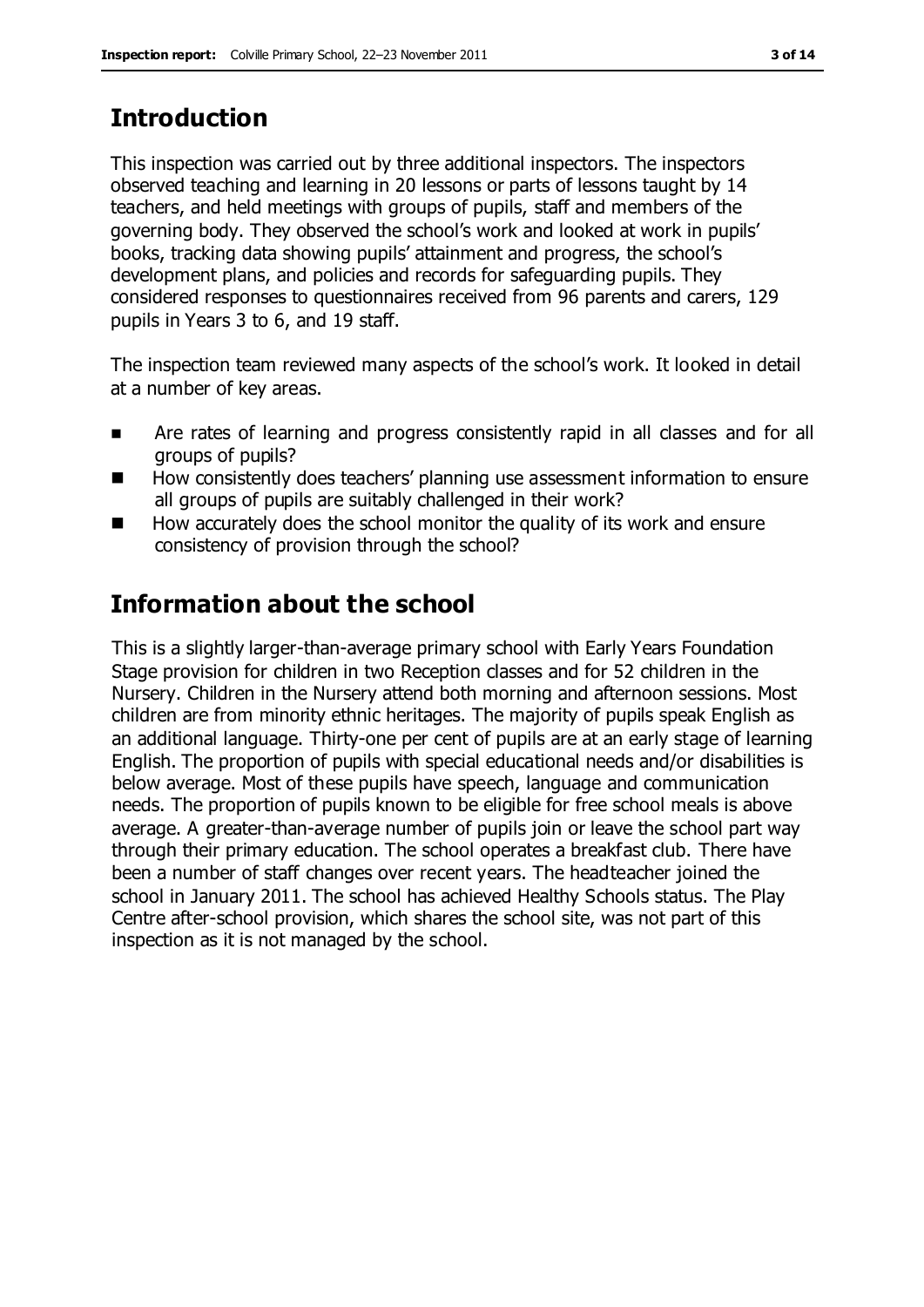# **Inspection judgements**

# **Overall effectiveness: how good is the school? 3**

#### **The school's capacity for sustained improvement 3**

### **Main findings**

Colville Primary is a satisfactory school. One of its key strengths is that children get off to a good start in the Early Years Foundation Stage. Adults work closely with them to ensure they develop their skills well. Teaching through the rest of the school, although good in a minority of classes, is less consistent and, as a result, pupils make satisfactory, rather than good gains in their learning overall. Pupils' behaviour is good around the school and in lessons. Pupils show caring attitudes towards one another. Those pupils arriving new to the school settle quickly. One parent, expressing a typical view, wrote, 'From the first day, my daughter was welcomed into this school.' Pupils are confident that the adults will help them should any problems occur.

The school has good systems to track the progress that pupils make. However, teachers' planning does not consistently use assessment information to match work to pupils' learning needs. Consequently, expectations of what more-able pupils can do are not always high enough and sometimes tasks are too challenging for others. When teachers mark pupils' books, written feedback does not always explain how work can be improved. Group targets are not consistently effective in helping pupils to move swiftly up to the next level in their work. This is because these targets are not always specific enough about the next steps for individual pupils. The curriculum has not always ensured that pupils build swiftly on their knowledge by enabling them to practise and develop key skills. Recent enhancements to the curriculum, such as regular reading, and daily sessions on letters and the sounds they make (phonics), have been rightly introduced. These improvements have not had time to show their effectiveness in raising pupils' academic outcomes. Pupils' attainment by the end of Year 6 in English and mathematics is broadly average.

The recently-appointed headteacher has a clear vision for the school and works closely with senior leaders, staff and the governing body. Self-evaluation of the school's work is generally accurate and priorities for development are appropriately identified. These have already led to improvements in some key areas, including the quality of provision and children's outcomes in the Early Years Foundation Stage. Governance, a priority for improvement at the time of the previous inspection, is now satisfactory. Effective strategies have been recently introduced to promote pupils' regular attendance and good punctuality. These include a weekly competition between classes and individual awards for the best attendance. Previously low attendance is rising, although it is currently no higher than average overall. Provision to enrich the curriculum has improved. For example, all pupils enjoy weekly singing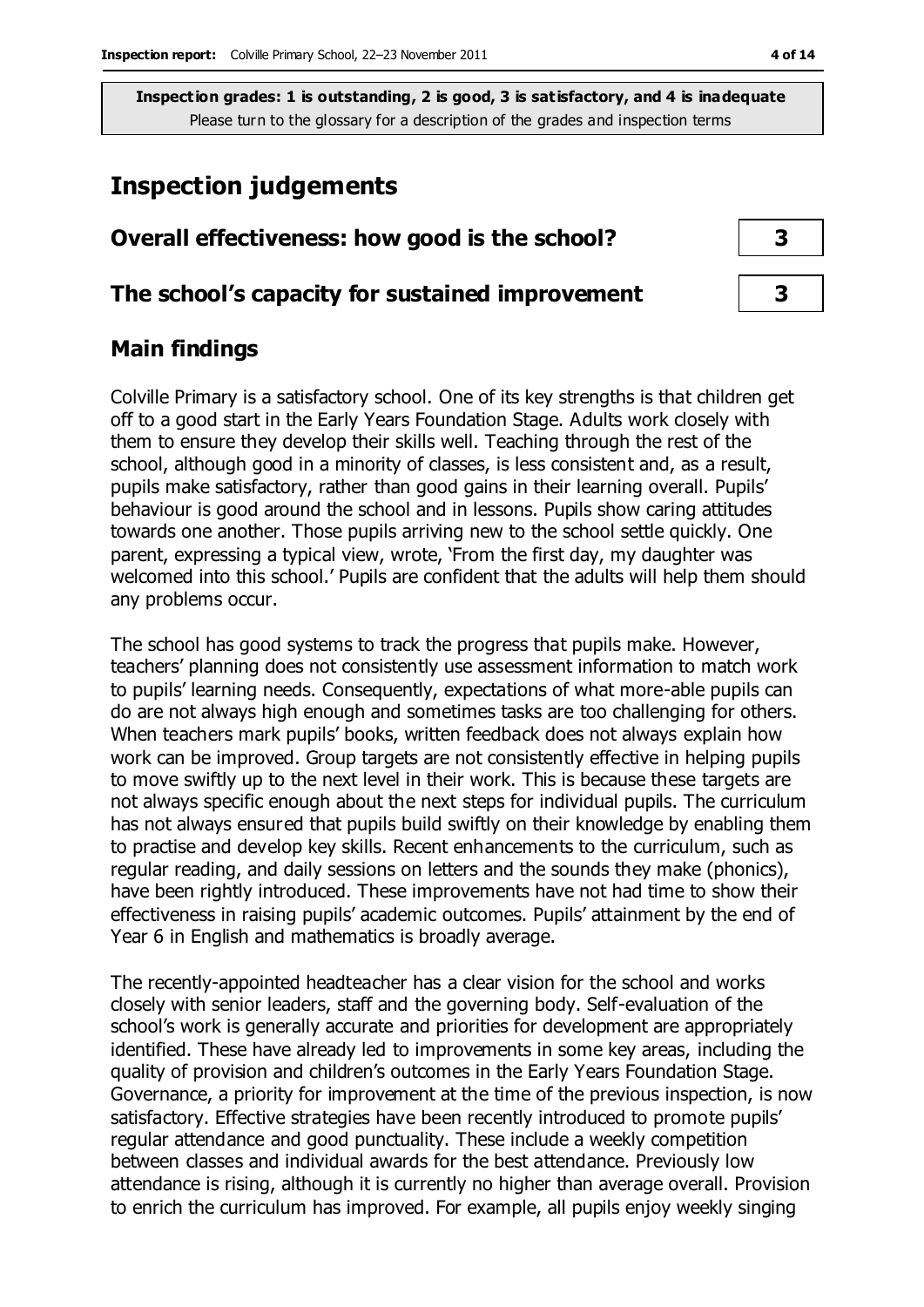sessions, pupils in Years 3 to 6 play the guitar and in Years 3 to 5, pupils learn to play steel pans. During the recent art week, pupils developed their creative skills through working with a visiting artist. Recently introduced extra-curricular clubs, including capoeira, ballet and football, are popular. These improvements, together with the school's success in maintaining pupils' good behaviour since the last inspection, show that the school's capacity for sustained improvement is satisfactory.

Up to 40% of the schools whose overall effectiveness is judged satisfactory may receive a monitoring visit by an Ofsted inspector before their next section 5 inspection.

# **What does the school need to do to improve further?**

- Raise pupils' attainment and increase the proportion of good and outstanding teaching by:
	- using information from tracking pupils' progress, assessment and marking to plan work that is consistently well matched to all pupils' needs
	- ensuring marking and target setting consistently make clear to pupils how to improve their work.
- **Plan the curriculum to build systematically upon pupils' prior learning in key** skills and monitor the impact of this work on pupils' achievement.
- **IMPROVE attendance by raising parents' and carers' awareness of the** importance of pupils attending school regularly and on time.

# **Outcomes for individuals and groups of pupils 3**

Rates of learning and progress, and pupils' overall achievement and enjoyment in their learning, are satisfactory. This was evident in a literacy lesson observed, where pupils were working hard to complete the tasks; however, expectations of new learning were not matched in difficulty to the full range of pupils' abilities in the class. The pace of pupils' learning slowed because some pupils were not stretched enough when they were expected to complete work they were already able to do well. In a mathematics lesson, pupils concentrated on the work they were doing, although explanations and models of mathematical concepts were not sufficiently clear to ensure that all pupils developed new skills quickly. In another English lesson, the quality of learning was good; pupils became very involved in using adjectives to describe a character during independent work. Higher-attaining pupils were challenged well to build on their knowledge by writing a descriptive paragraph. Those needing additional help enjoyed working with an additional adult to write short sentences describing a character.

Pupils with special educational needs and/or disabilities, including those with speech, language and communication needs, enjoy working with adults in lessons and outside the classroom in small groups. They make satisfactory rather than good progress overall because the quality of their learning is uneven. Pupils who arrive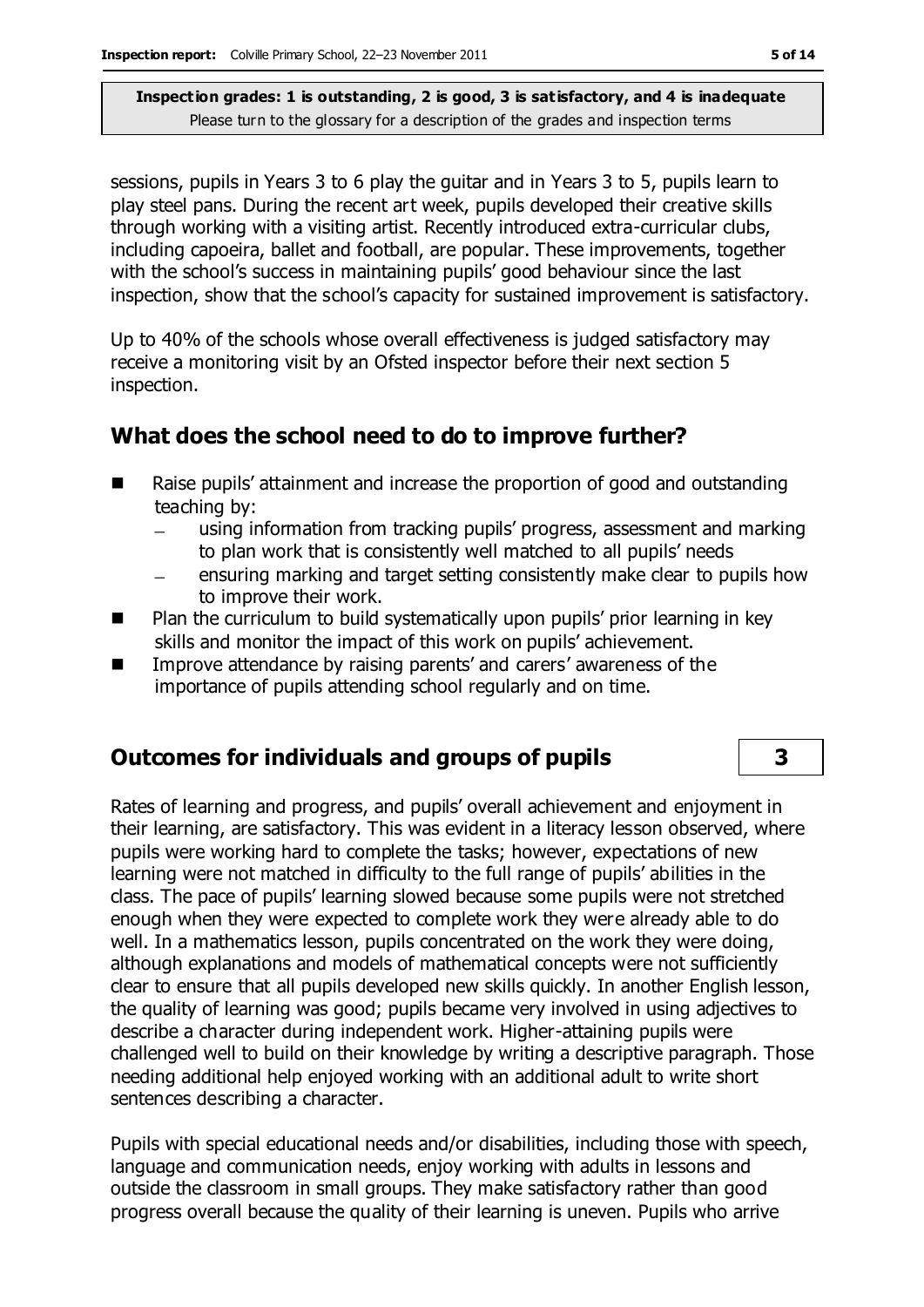part way through their education make friends quickly and do as well as their peers. Pupils who speak English as an additional language make satisfactory progress in their learning because they work hard with additional adults to complete the same work as other pupils.

Pupils enjoy school. The pupil council sometimes takes a leading role in improving the school. For example, the playground climbing wall was installed as a result of their suggestions and they have helped to survey parent and carer views on changes to the school logo. However, opportunities for pupils to take on responsibility more widely within the school and local community are limited. Together with visits from the local emergency services, clear advice on road safety and on keeping safe when using computers, they have a good awareness of how to keep themselves safe from harm. Pupils have positive attitudes to keeping fit and healthy. This reflects the school's success in achieving Healthy Schools status. The large majority of pupils eat healthy lunches cooked at the school. Pupils enjoy using sporting equipment at break time and older pupils appreciate opportunities to learn cycling proficiency. Positive social skills, average attainment and average attendance mean pupils are satisfactorily prepared for the next stage in their education. Although pupils have a sound awareness of a variety of cultures and faiths, opportunities are sometimes missed to develop their knowledge and understanding of different cultures and faiths within the school, local and wider communities. The extent of pupils' spiritual, moral, social and cultural development is satisfactory overall.

| Pupils' achievement and the extent to which they enjoy their learning                                                     | 3                       |
|---------------------------------------------------------------------------------------------------------------------------|-------------------------|
| Taking into account:                                                                                                      | 3                       |
| Pupils' attainment <sup>1</sup>                                                                                           |                         |
| The quality of pupils' learning and their progress                                                                        | 3                       |
| The quality of learning for pupils with special educational needs and/or disabilities<br>and their progress               | 3                       |
| The extent to which pupils feel safe                                                                                      | $\overline{\mathbf{2}}$ |
| Pupils' behaviour                                                                                                         | $\overline{\mathbf{2}}$ |
| The extent to which pupils adopt healthy lifestyles                                                                       | $\overline{2}$          |
| The extent to which pupils contribute to the school and wider community                                                   | 3                       |
| The extent to which pupils develop workplace and other skills that will<br>contribute to their future economic well-being | 3                       |
| Taking into account:                                                                                                      |                         |
| Pupils' attendance <sup>1</sup>                                                                                           | 3                       |
| The extent of pupils' spiritual, moral, social and cultural development                                                   | 3                       |

These are the grades for pupils' outcomes

 $\overline{a}$ 1 The grades for attainment and attendance are: 1 is high; 2 is above average; 3 is broadly average; and 4 is low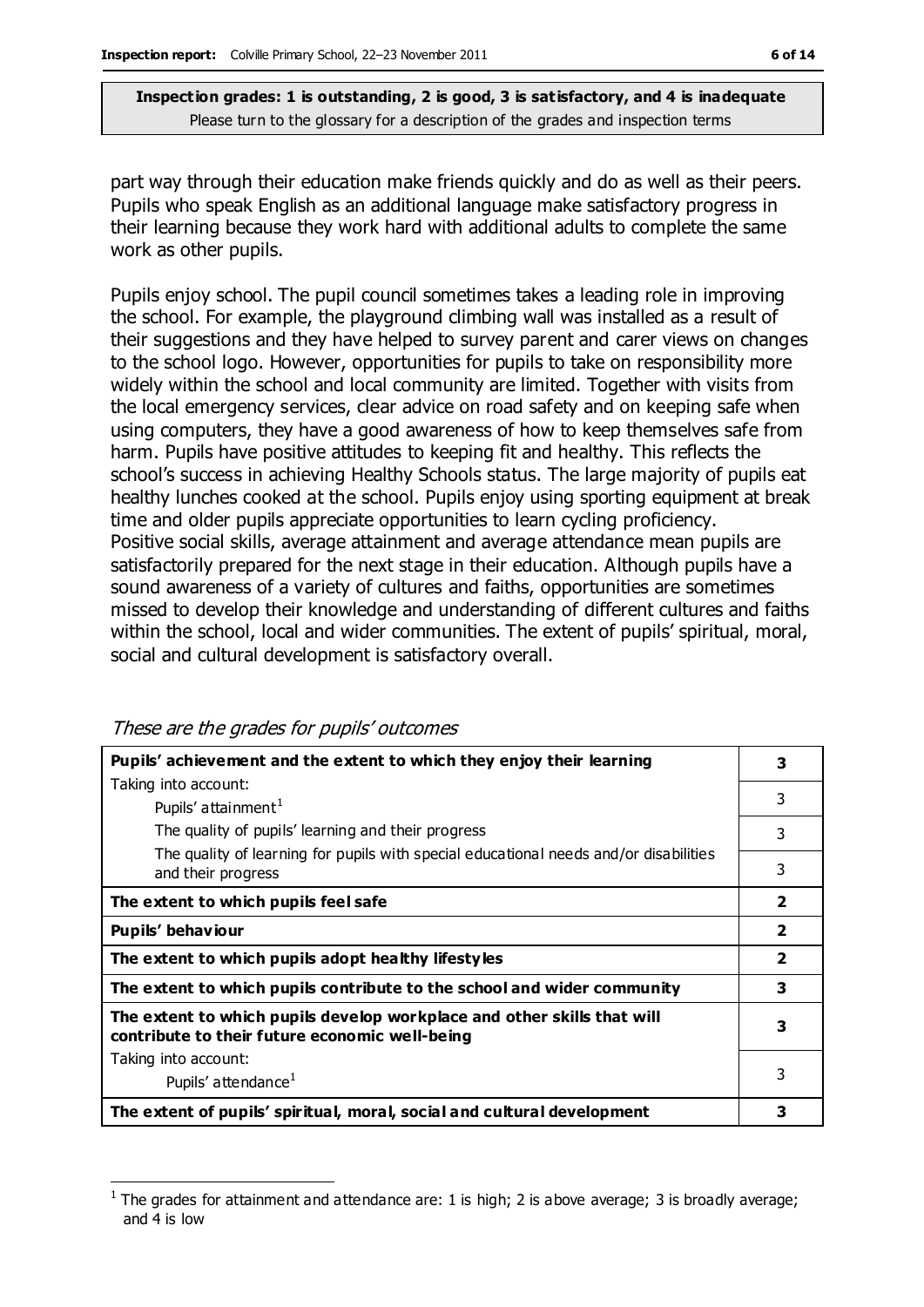### **How effective is the provision?**

Pupils have a clear understanding of what they are going to learn in class because teachers consistently explain this at the start of lessons. Good relationships between staff and pupils, and the effective way consistently good behaviour is encouraged, help to foster pupils' positive attitudes to learning. Pupils' good social skills are promoted successfully through opportunities to discuss their learning in pairs and small groups. For example, pupils in a reading session were sensibly playing a literacy game together, reading words and deciding whether they were made-up or 'proper' words. When teachers' lengthy explanations leave little time for independent work, or when pupils are expected to do fairly similar tasks despite the range of ability in the class, the pace of pupils' learning and progress slows. Opportunities are sometimes missed to ensure that all pupils know their targets and what to do to move up to the next level in their work.

The curriculum has not consistently ensured that pupils acquire skills swiftly in English and mathematics. This is because planning does not always build on what they know and can do already to ensure that tasks are consistently well matched to all pupils' needs. The school has rightly introduced recent enhancements to the way writing is taught, such as ensuring pupils have opportunities to write at length in a variety of different styles. Cross-curricular links are developing through the introduction of topic themes. However, opportunities are sometimes missed for pupils to practise and develop their literacy, numeracy, and information and communication technology skills across a range of subjects.

Pupils are known well as individuals. Staff play a robust role in supporting pupils' social and emotional development, and provide good care and guidance to those pupils, and their parents and carers, who experience challenging circumstances. Well-organised transition arrangements ensure that pupils make informed choices about their transfer to the next stage of their education. The school ensures important information is passed on to secondary schools when pupils leave at the end of Year 6. The teddy bear, awarded to the class with the best attendance each week, is one of a number of strategies the school has successfully introduced to improve attendance rates and punctuality. Even so, systems are having limited success in ensuring the whole-school community, including parents and carers, is clear about the importance of attending school regularly and good timekeeping. The breakfast club ensures a calm and healthy start to the day for the pupils who attend. Here, a variety of board games and opportunities to get to know pupils in various classes promote good personal skills.

These are the grades for the quality of provision

| The quality of teaching                   |  |  |
|-------------------------------------------|--|--|
| Taking into account:                      |  |  |
| The use of assessment to support learning |  |  |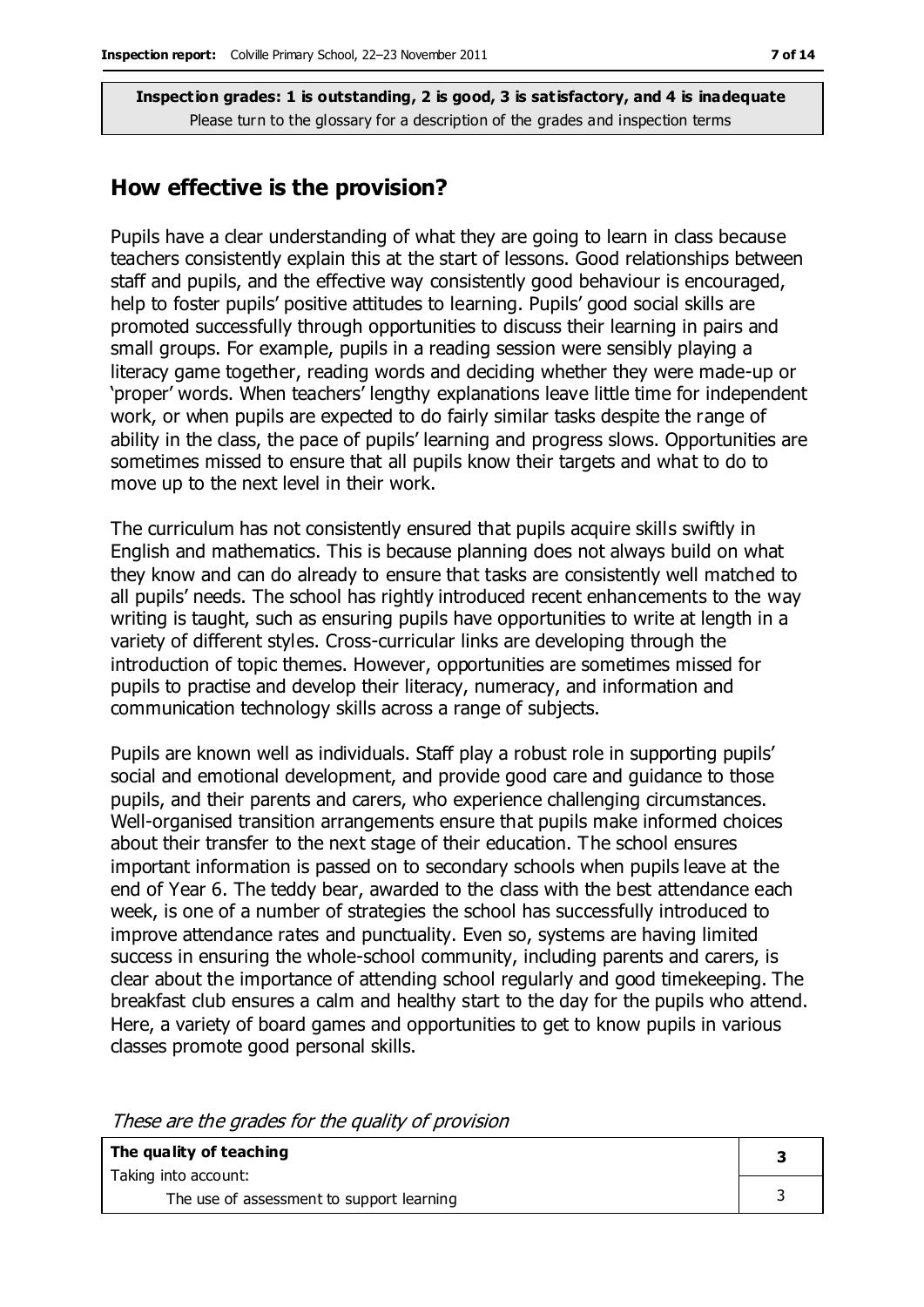| The extent to which the curriculum meets pupils' needs, including, where<br>relevant, through partnerships |  |
|------------------------------------------------------------------------------------------------------------|--|
| The effectiveness of care, guidance and support                                                            |  |

# **How effective are leadership and management?**

The governing body knows the school well and is developing skills in holding the school to account over pupils' academic and personal outcomes. Pupils have equal opportunities to make satisfactory progress in their learning and all pupils, whatever their background or ability, have the chance to participate in activities in and out of school. Leaders, managers and members of the governing body drive improvements and embed ambition satisfactorily. Despite recent enhancements, a few inconsistencies remain in the quality of provision. Recently-appointed subject leaders are developing their roles and are not yet playing a full part in supporting the school's drive for improvement. Members of the governing body ensure that safeguarding arrangements are satisfactory. Staff receive regular training on safeguarding and risk assessments are detailed. The school site is secure. Partnerships are used effectively. For example, through links with a local primary school, new teachers joining the school have benefited from additional support and guidance. The school has made satisfactory progress in its promotion of community cohesion and understanding of different religions and ethnicities that make up the local, national and global communities.

| The effectiveness of leadership and management in embedding ambition and<br>driving improvement                                                                     |   |
|---------------------------------------------------------------------------------------------------------------------------------------------------------------------|---|
| Taking into account:                                                                                                                                                |   |
| The leadership and management of teaching and learning                                                                                                              | 3 |
| The effectiveness of the governing body in challenging and supporting the<br>school so that weaknesses are tackled decisively and statutory responsibilities<br>met | 3 |
| The effectiveness of the school's engagement with parents and carers                                                                                                | 3 |
| The effectiveness of partnerships in promoting learning and well-being                                                                                              | 3 |
| The effectiveness with which the school promotes equality of opportunity and<br>tackles discrimination                                                              | з |
| The effectiveness of safeguarding procedures                                                                                                                        | 3 |
| The effectiveness with which the school promotes community cohesion                                                                                                 | 3 |
| The effectiveness with which the school deploys resources to achieve value for<br>money                                                                             | 3 |

# **Early Years Foundation Stage**

Home visits by staff before children join the school, and opportunities to spend time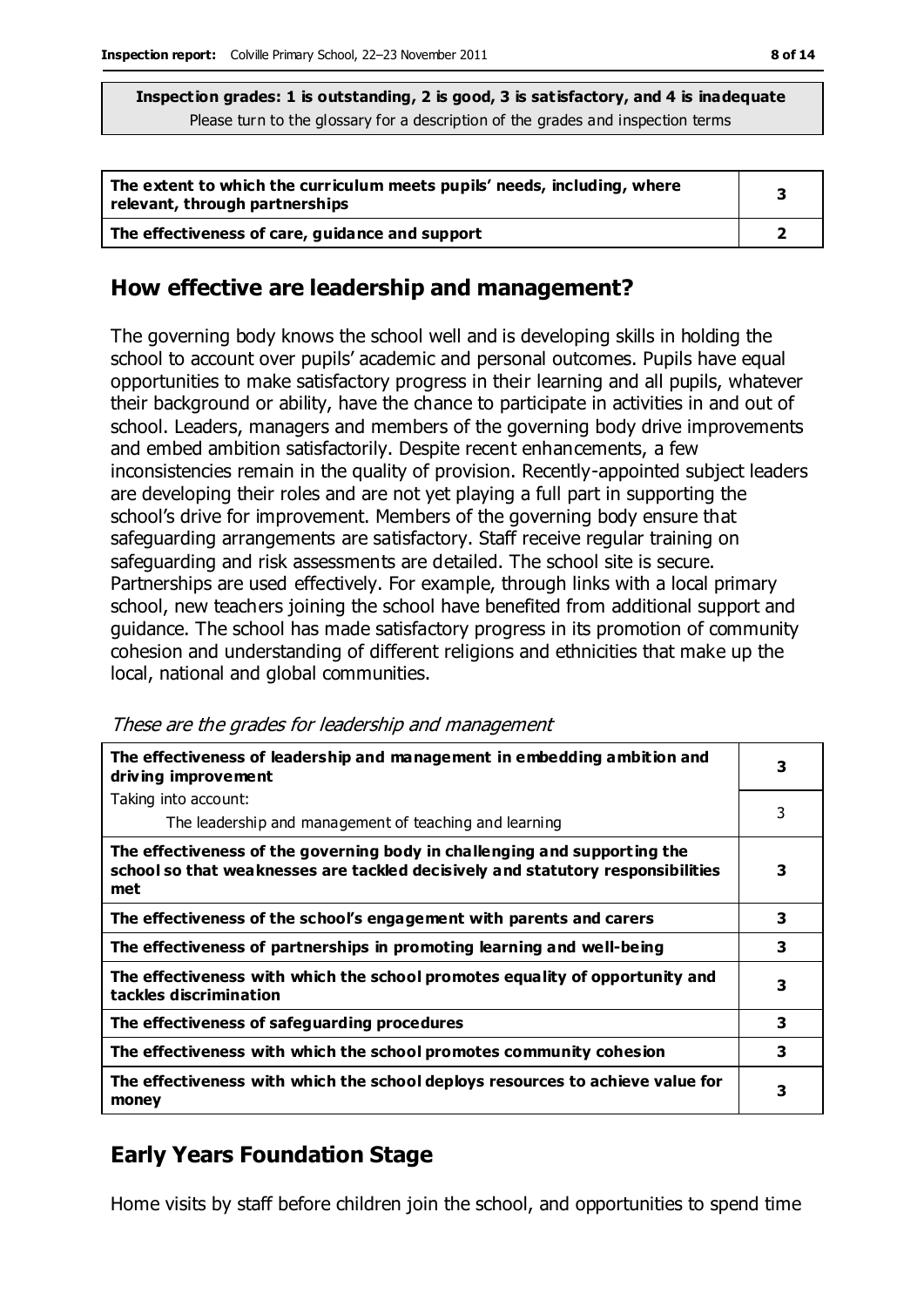in the Early Years Foundation Stage before they start, help children to settle quickly. They are happy and form positive relationships with adults and other children in the Nursery and Reception classes. Children work and play well together and share resources readily. For example, in the Nursery hairdressing role-play area, children enjoyed taking turns to use styling equipment on dolls' hair. In the Reception class, children waited patiently for their turn to use the cooking equipment. Staff plan an appropriate balance of adult-led tasks and opportunities for children to choose. They rightly prioritise developing children's listening and speaking skills, as well as their knowledge of phonics and their confidence in counting and doing basic calculations. Children benefit from daily sessions to practise these skills and develop their understanding well. For instance, children in Reception listened attentively to selected words and tried hard to use their knowledge of letters and the sounds they make to spell the words they heard. Children make good progress in the Nursery and Reception classes. The Early Years Foundation Stage is led and managed well. Staff keep clear and helpful records of their ongoing observations of children's progress. Children in the Nursery develop their skills in the inside and outdoor spaces. Although children in Reception classes have opportunities to develop their skills outside, provision for outdoor learning in Reception is more restricted.

| <b>Overall effectiveness of the Early Years Foundation Stage</b>             |  |  |
|------------------------------------------------------------------------------|--|--|
| Taking into account:                                                         |  |  |
| Outcomes for children in the Early Years Foundation Stage                    |  |  |
| The quality of provision in the Early Years Foundation Stage                 |  |  |
| The effectiveness of leadership and management of the Early Years Foundation |  |  |
| Stage                                                                        |  |  |

#### These are the grades for the Early Years Foundation Stage

# **Views of parents and carers**

The response rate of parents and carers to the questionnaire was average. A very large majority of the responses were positive. Most of those who responded are happy with their children's experience at the school and almost all confirm that their children enjoy their time there. A few parents and carers do not agree, for example, that the school helps them to support their children's learning and another few do not agree that their children are well prepared for the future. During the inspection, inspectors found satisfactory strategies to help parents and carers support their children's learning and judged that pupils are satisfactorily prepared for the next stage in their education. Inspectors judged many other aspects of the school's work to be satisfactory.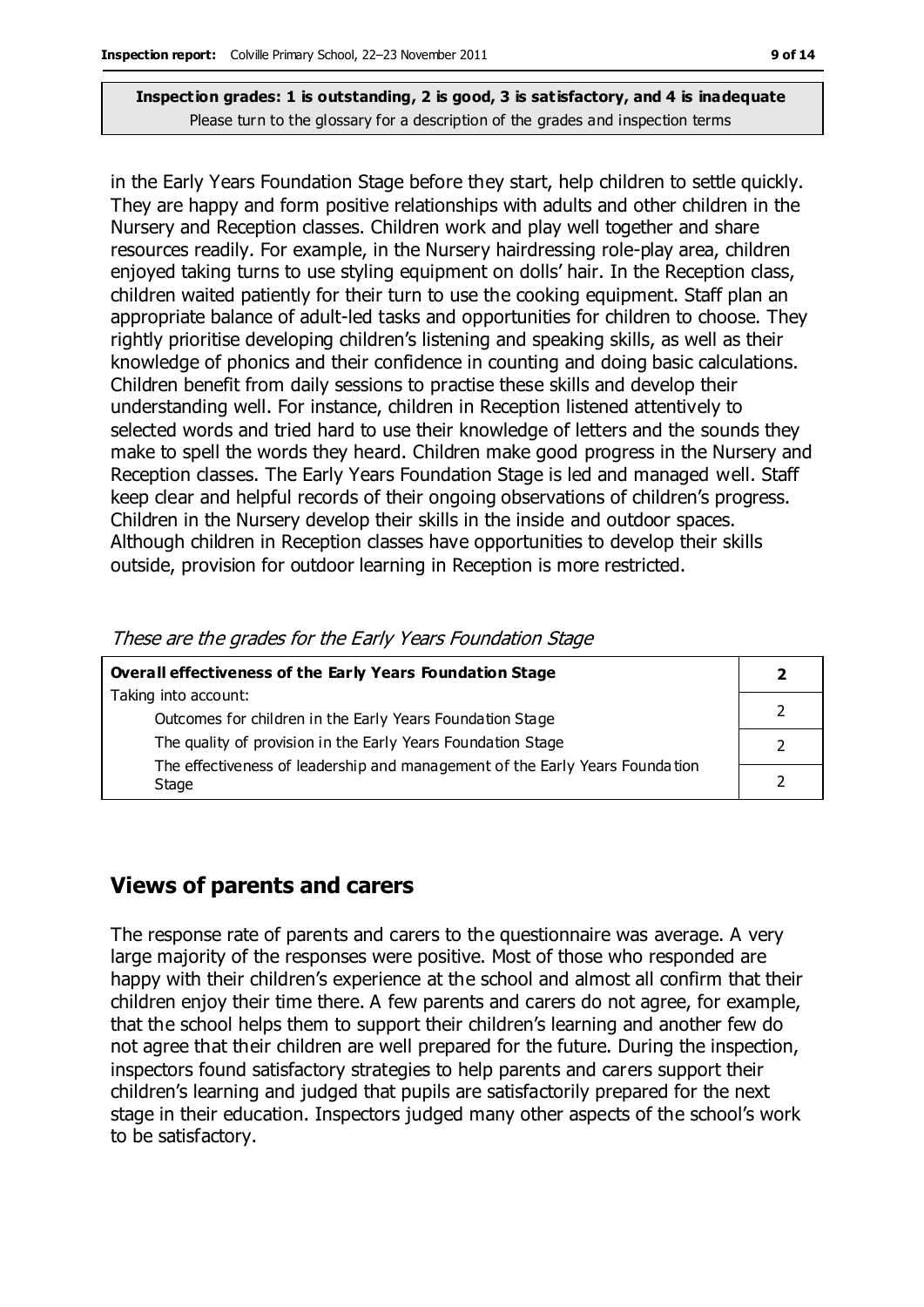#### **Responses from parents and carers to Ofsted's questionnaire**

Ofsted invited all the registered parents and carers of pupils registered at Colville Primary School to complete a questionnaire about their views of the school.

In the questionnaire, parents and carers were asked to record how strongly they agreed with 13 statements about the school.

The inspection team received 96 completed questionnaires by the end of the on-site inspection. In total, there are 275 pupils registered at the school.

| <b>Statements</b>                                                                                                                                                                                                                                       | <b>Strongly</b><br>agree |               | <b>Agree</b> |               | <b>Disagree</b> |                | <b>Strongly</b><br>disagree |                |
|---------------------------------------------------------------------------------------------------------------------------------------------------------------------------------------------------------------------------------------------------------|--------------------------|---------------|--------------|---------------|-----------------|----------------|-----------------------------|----------------|
|                                                                                                                                                                                                                                                         | <b>Total</b>             | $\frac{0}{0}$ | <b>Total</b> | $\frac{1}{2}$ | <b>Total</b>    | $\frac{0}{0}$  | <b>Total</b>                | $\frac{1}{2}$  |
| My child enjoys school                                                                                                                                                                                                                                  | 63                       | 66            | 31           | 32            | 1               | 1              | 0                           | $\Omega$       |
| The school keeps my child<br>safe                                                                                                                                                                                                                       | 51                       | 53            | 43           | 45            | $\mathbf{0}$    | $\mathbf 0$    | $\mathbf{0}$                | $\mathbf 0$    |
| The school informs me about<br>my child's progress                                                                                                                                                                                                      | 34                       | 35            | 53           | 55            | 3               | 3              | $\mathbf 0$                 | $\mathbf 0$    |
| My child is making enough<br>progress at this school                                                                                                                                                                                                    | 35                       | 36            | 53           | 55            | 6               | 6              | $\mathbf 0$                 | $\mathbf 0$    |
| The teaching is good at this<br>school                                                                                                                                                                                                                  | 40                       | 42            | 51           | 53            | $\mathbf{1}$    | 1              | $\mathbf 0$                 | $\mathbf 0$    |
| The school helps me to<br>support my child's learning                                                                                                                                                                                                   | 43                       | 45            | 41           | 43            | 7               | 7              | $\mathbf 0$                 | $\mathbf 0$    |
| The school helps my child to<br>have a healthy lifestyle                                                                                                                                                                                                | 38                       | 40            | 49           | 51            | 6               | 6              | $\mathbf 0$                 | $\mathbf 0$    |
| The school makes sure that<br>my child is well prepared for<br>the future (for example<br>changing year group,<br>changing school, and for<br>children who are finishing<br>school, entering further or<br>higher education, or entering<br>employment) | 26                       | 27            | 51           | 53            | 9               | 9              | $\mathbf{1}$                | $\mathbf{1}$   |
| The school meets my child's<br>particular needs                                                                                                                                                                                                         | 33                       | 34            | 56           | 58            | $\mathbf{1}$    | $\mathbf{1}$   | $\mathbf 1$                 | $\mathbf{1}$   |
| The school deals effectively<br>with unacceptable behaviour                                                                                                                                                                                             | 33                       | 34            | 53           | 55            | 6               | 6              | $\mathbf 0$                 | $\mathbf 0$    |
| The school takes account of<br>my suggestions and<br>concerns                                                                                                                                                                                           | 34                       | 35            | 53           | 55            | 3               | 3              | $\overline{2}$              | $\overline{2}$ |
| The school is led and<br>managed effectively                                                                                                                                                                                                            | 42                       | 44            | 49           | 51            | $\overline{2}$  | $\overline{2}$ | $\mathbf 0$                 | $\mathbf 0$    |
| Overall, I am happy with my<br>child's experience at this<br>school                                                                                                                                                                                     | 38                       | 40            | 52           | 54            | 3               | 3              | $\mathbf 0$                 | $\mathbf 0$    |

The table above summarises the responses that parents and carers made to each statement. The percentages indicate the proportion of parents and carers giving that response out of the total number of completed questionnaires. Where one or more parents and carers chose not to answer a particular question, the percentages will not add up to 100%.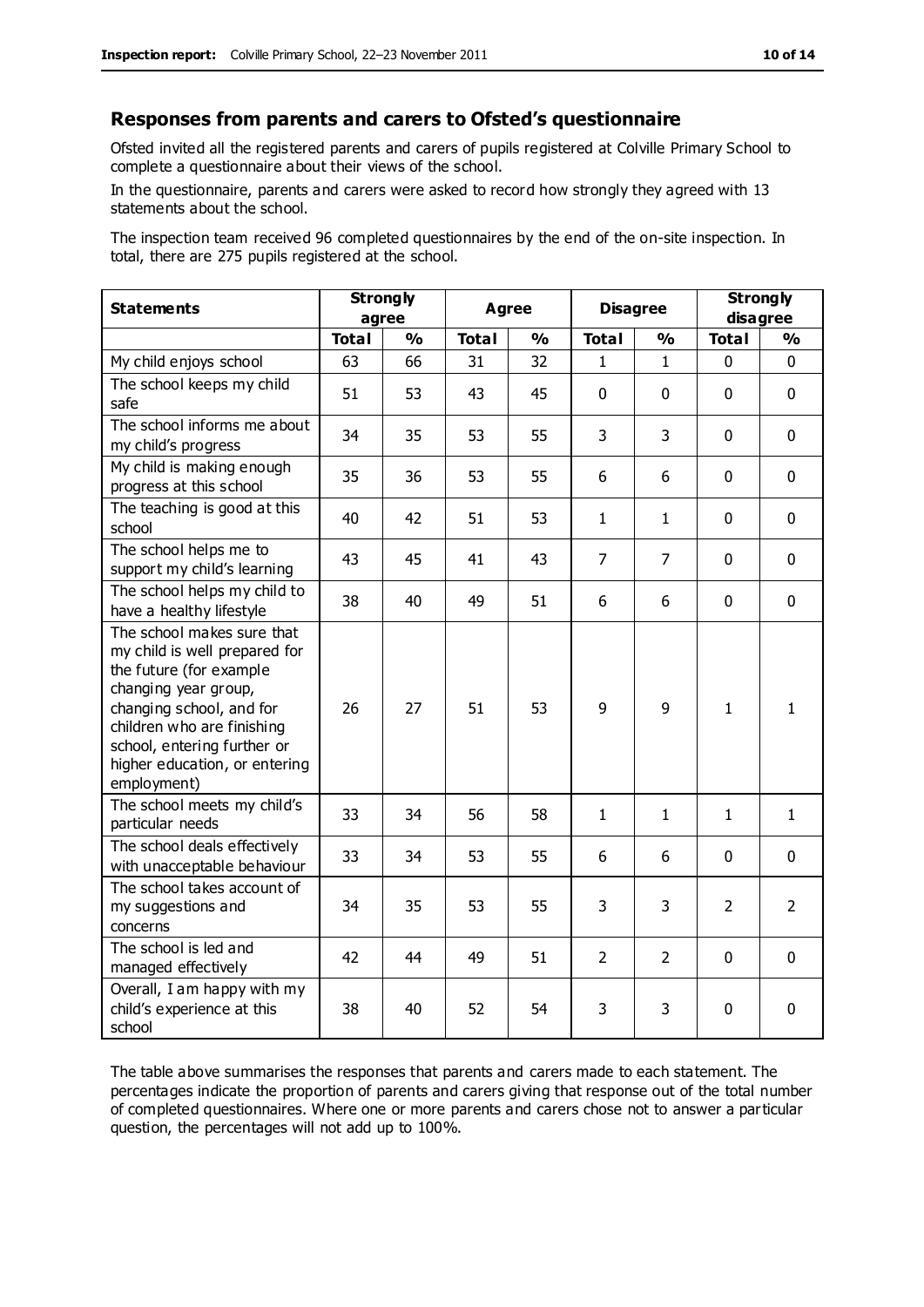# **Glossary**

# **What inspection judgements mean**

| Grade   | <b>Judgement</b> | <b>Description</b>                                                                                                   |
|---------|------------------|----------------------------------------------------------------------------------------------------------------------|
| Grade 1 | Outstanding      | These features are highly effective. An outstanding<br>school provides exceptionally well for all its pupils' needs. |
|         |                  |                                                                                                                      |
| Grade 2 | Good             | These are very positive features of a school. A school                                                               |
|         |                  | that is good is serving its pupils well.                                                                             |
| Grade 3 | Satisfactory     | These features are of reasonable quality. A satisfactory                                                             |
|         |                  | school is providing adequately for its pupils.                                                                       |
| Grade 4 | Inadequate       | These features are not of an acceptable standard. An                                                                 |
|         |                  | inadequate school needs to make significant                                                                          |
|         |                  | improvement in order to meet the needs of its pupils.                                                                |
|         |                  | Ofsted inspectors will make further visits until it                                                                  |
|         |                  | improves.                                                                                                            |

# **Overall effectiveness of schools**

|                       | Overall effectiveness judgement (percentage of schools) |      |                     |                   |
|-----------------------|---------------------------------------------------------|------|---------------------|-------------------|
| <b>Type of school</b> | <b>Outstanding</b>                                      | Good | <b>Satisfactory</b> | <b>Inadequate</b> |
| Nursery schools       | 43                                                      | 47   | 10                  |                   |
| Primary schools       | 6                                                       | 46   | 42                  |                   |
| Secondary             | 14                                                      | 36   | 41                  |                   |
| schools               |                                                         |      |                     |                   |
| Sixth forms           | 15                                                      | 42   | 41                  | 3                 |
| Special schools       | 30                                                      | 48   | 19                  |                   |
| Pupil referral        | 14                                                      | 50   | 31                  |                   |
| units                 |                                                         |      |                     |                   |
| All schools           | 10                                                      | 44   | 39                  |                   |

New school inspection arrangements were introduced on 1 September 2009. This means that inspectors now make some additional judgements that were not made previously.

The data in the table above are for the period 1 September 2010 to 08 April 2011 and are consistent with the latest published official statistics about maintained school inspection outcomes (see [www.ofsted.gov.uk\)](http://www.ofsted.gov.uk/).

The sample of schools inspected during 2010/11 was not representative of all schools nationally, as weaker schools are inspected more frequently than good or outstanding schools.

Percentages are rounded and do not always add exactly to 100.

Sixth form figures reflect the judgements ma de for the overall effectiveness of the sixth form in secondary schools, special schools and pupil referral units.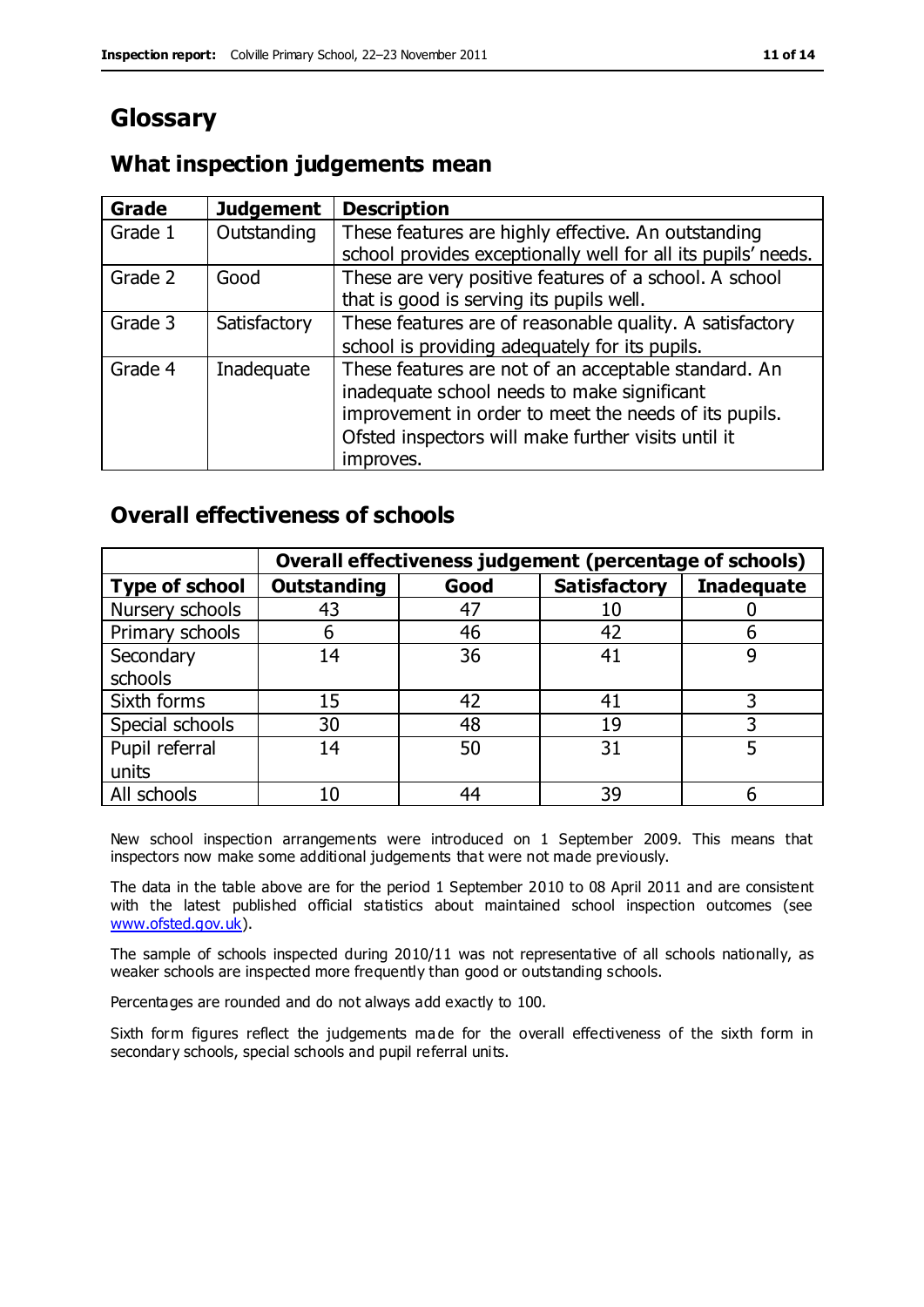# **Common terminology used by inspectors**

| Achievement:               | the progress and success of a pupil in their<br>learning, development or training.                                                                                                                                                                                                                                             |  |  |
|----------------------------|--------------------------------------------------------------------------------------------------------------------------------------------------------------------------------------------------------------------------------------------------------------------------------------------------------------------------------|--|--|
| Attainment:                | the standard of the pupils' work shown by test and<br>examination results and in lessons.                                                                                                                                                                                                                                      |  |  |
| Capacity to improve:       | the proven ability of the school to continue<br>improving. Inspectors base this judgement on what<br>the school has accomplished so far and on the<br>quality of its systems to maintain improvement.                                                                                                                          |  |  |
| Leadership and management: | the contribution of all the staff with responsibilities,<br>not just the headteacher, to identifying priorities,<br>directing and motivating staff and running the<br>school.                                                                                                                                                  |  |  |
| Learning:                  | how well pupils acquire knowledge, develop their<br>understanding, learn and practise skills and are<br>developing their competence as learners.                                                                                                                                                                               |  |  |
| Overall effectiveness:     | inspectors form a judgement on a school's overall<br>effectiveness based on the findings from their<br>inspection of the school. The following judgements,<br>in particular, influence what the overall<br>effectiveness judgement will be.                                                                                    |  |  |
|                            | The school's capacity for sustained<br>improvement.<br>Outcomes for individuals and groups of<br>ш<br>pupils.<br>The quality of teaching.<br>The extent to which the curriculum meets<br>a s<br>pupils' needs, including, where relevant,<br>through partnerships.<br>The effectiveness of care, guidance and<br>■<br>support. |  |  |
| Progress:                  | the rate at which pupils are learning in lessons and<br>over longer periods of time. It is often measured<br>by comparing the pupils' attainment at the end of a<br>key stage with their attainment when they started.                                                                                                         |  |  |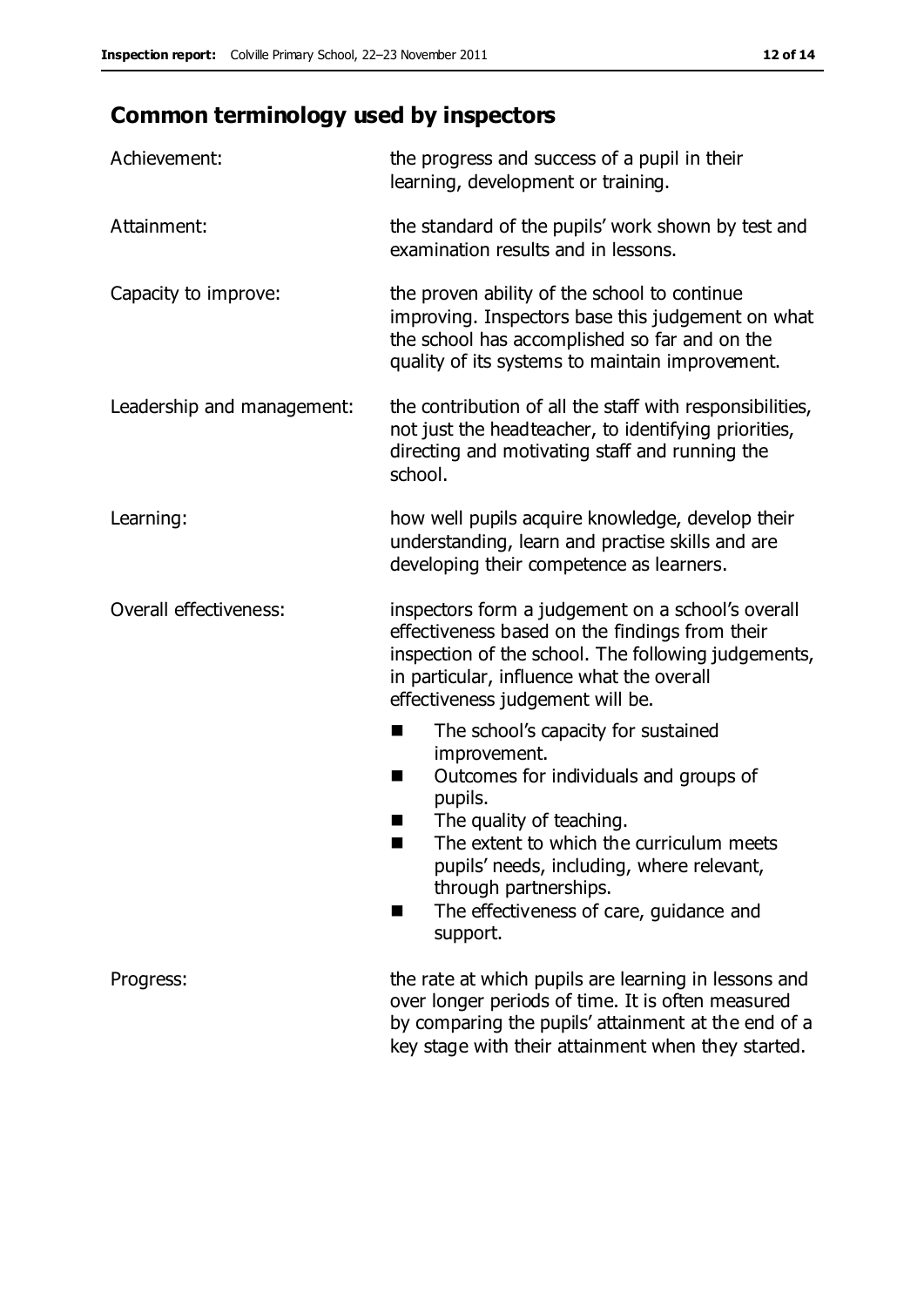#### **This letter is provided for the school, parents and carers to share with their children. It describes Ofsted's main findings from the inspection of their school.**



24 November 2011

Dear Pupils

#### **Inspection of Colville Primary School, London W11 2DF**

Thank you very much for your friendly welcome and for helping the inspectors when we visited your school recently. We enjoyed our visit and were pleased to see all the colourful art work on display around the school that you produced during arts week. This letter is to tell you about the judgements that we reached.

Colville Primary is a satisfactory school. You enjoy coming to school, behave well and get along well with each other. You have a good understanding of how to keep yourselves fit, healthy and safe. All the adults work hard to take good care of you. You enjoy all the new clubs and activities that the school organises for you. The youngest children get off to a good start in the Early Years Foundation Stage and you make satisfactory progress through the rest of the school. You reach similar standards in English and mathematics to most other pupils nationally by the end of Year 6, although we would like you to do better.

We have asked the staff to make sure that you build up your skills quickly in English and mathematics. We would like the school to ensure that you are set work that is the right level of difficulty for you in lessons. All of you can help by telling your teachers if you find the work too easy or too difficult. We would also like the staff to make sure that each of you knows clearly what you need to do in order to move up faster to the next level in your work in English and mathematics. All of you can help by remembering your targets and regularly checking for yourselves that you are meeting them. While we know that some of you attend school regularly, we have asked the school to work with your parents and carers to ensure that all of you come to school every day and on time so that you do not miss valuable learning.

Finally, I would like to thank you again and wish you well in the future.

Yours sincerely

Madeleine Gerard Lead inspector